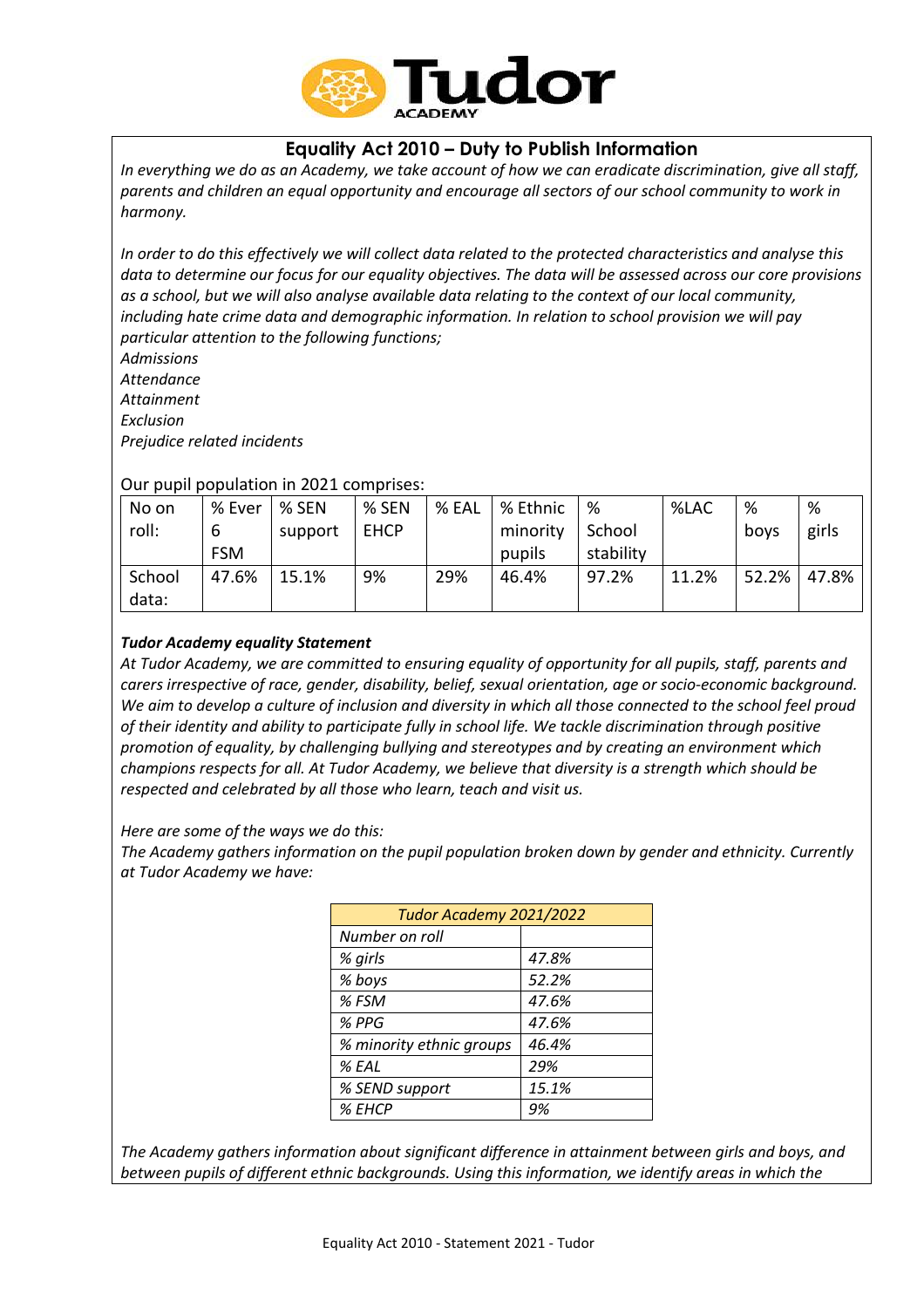*school could reduce inequalities and decide upon priorities for the upcoming academic year in which we can work towards diminishing differences entirely.*

| <b>Group</b>             | <b>Reading</b> | <b>Writing</b> | <b>Maths</b> |
|--------------------------|----------------|----------------|--------------|
| All children             | 73%            | 61%            | 68%          |
| <b>Boys</b>              | 74%            | 59%            | 74%          |
| Girls                    | 73%            | 62%            | 64%          |
| English as a first       | 70%            | 59%            | 68%          |
| language                 |                |                |              |
| English as an additional | 88%            | 69%            | 69%          |
| language                 |                |                |              |
| <b>PPG</b>               | 64%            | 50%            | 62%          |
| Non-PPG                  | 84%            | 73%            | 76%          |
| <b>SEND support</b>      | 33%            | 28%            | 39%          |

### *The results for the end of Key Stage 1 in 2021/2021 teacher assessment were:*

#### *The results for the end of Key Stage 2 in 2021/2021 teacher assessment were:*

| <b>Group</b>         | <b>Reading</b> | <b>Writing</b> | <b>Maths</b> | <b>Reading, Writing,</b><br><b>Maths combined</b> |
|----------------------|----------------|----------------|--------------|---------------------------------------------------|
| All children         | 81%            | 83%            | 84%          | 80%                                               |
| <b>Boys</b>          | 81%            | 81%            | 83%          | 79%                                               |
| Girls                | 82%            | 84%            | 84%          | 82%                                               |
| English as a first   | 79%            | 80%            | 82%          | 77%                                               |
| language             |                |                |              |                                                   |
| English as an        | 93%            | 93%            | 93%          | 93%                                               |
| additional           |                |                |              |                                                   |
| language             |                |                |              |                                                   |
| <b>PPG</b>           | 82%            | 82%            | 82%          | 82%                                               |
| Non-PPG              | 82%            | 82%            | 82%          | 80%                                               |
| <b>SEND (EHCP)</b>   | 0%             | 0%             | 33%          | 0%                                                |
| <b>Black African</b> | 88%            | 88%            | 88%          | 88%                                               |

#### *Equality and Anti-racism champion*

*A senior member of staff, Donna Rochford (Deputy Head Teacher), has special responsibility for equality matters. There are a team of staff working with her to highlight equality across the academy. They have used the STEP Academy Trust roadmap towards an anti-racist organisation as well as the work towards the Race Charter Mark to write an action plan for this academic year. This includes supporting staff with dealing with prejudice-related bullying and incidents.*

#### *Pupil Premium Plan*

*Pupil Premium money is used to target underachievement and ensure all children, no matter what their background, have access to the same quality teaching.*

### *Anti-bullying Policy*

*There are clear procedures for dealing with prejudice-related bullying and incidents. All staff have access to a Child Protection Online Monitoring system where all incidents of bullying or racist incidents are logged. Incidents that do occur are dealt with in line with the school's behaviour policy.*

#### *These are our objectives for Academic year 2021/2022:*

 *The percentage of EAL pupils meeting the expected and higher standard in reading, writing and maths is lower than all pupils. Whilst the data above is higher than the national average, we recognise that*